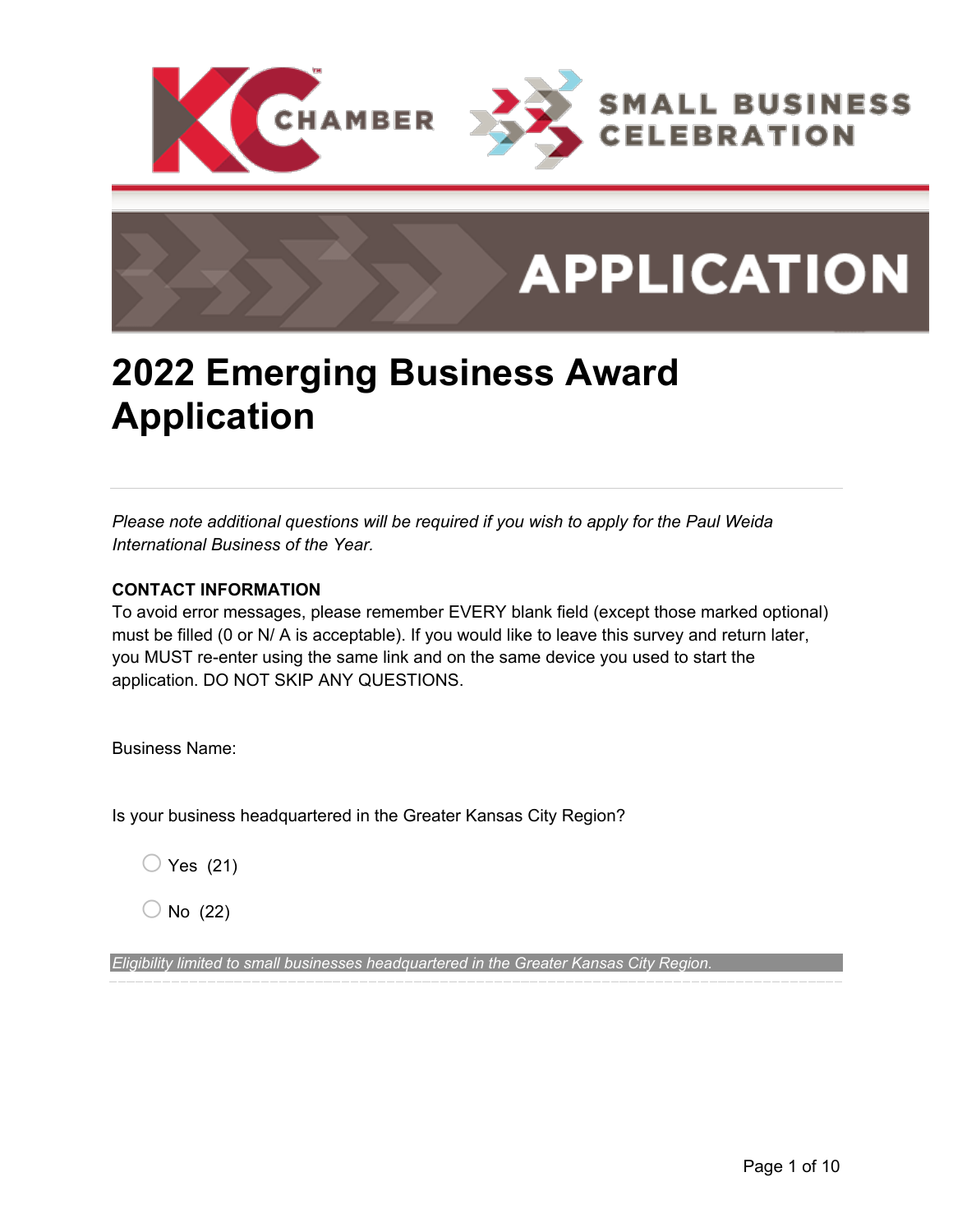

# **APPLICATION**

#### **Business Contact Information**

| $\mathsf{Zip}\  \, (6)$                 |  |
|-----------------------------------------|--|
|                                         |  |
| Social Media Information (8)            |  |
| Name and title of owner(s)/principal(s) |  |
|                                         |  |
|                                         |  |
|                                         |  |
| Percentage of ownership                 |  |
|                                         |  |
|                                         |  |
|                                         |  |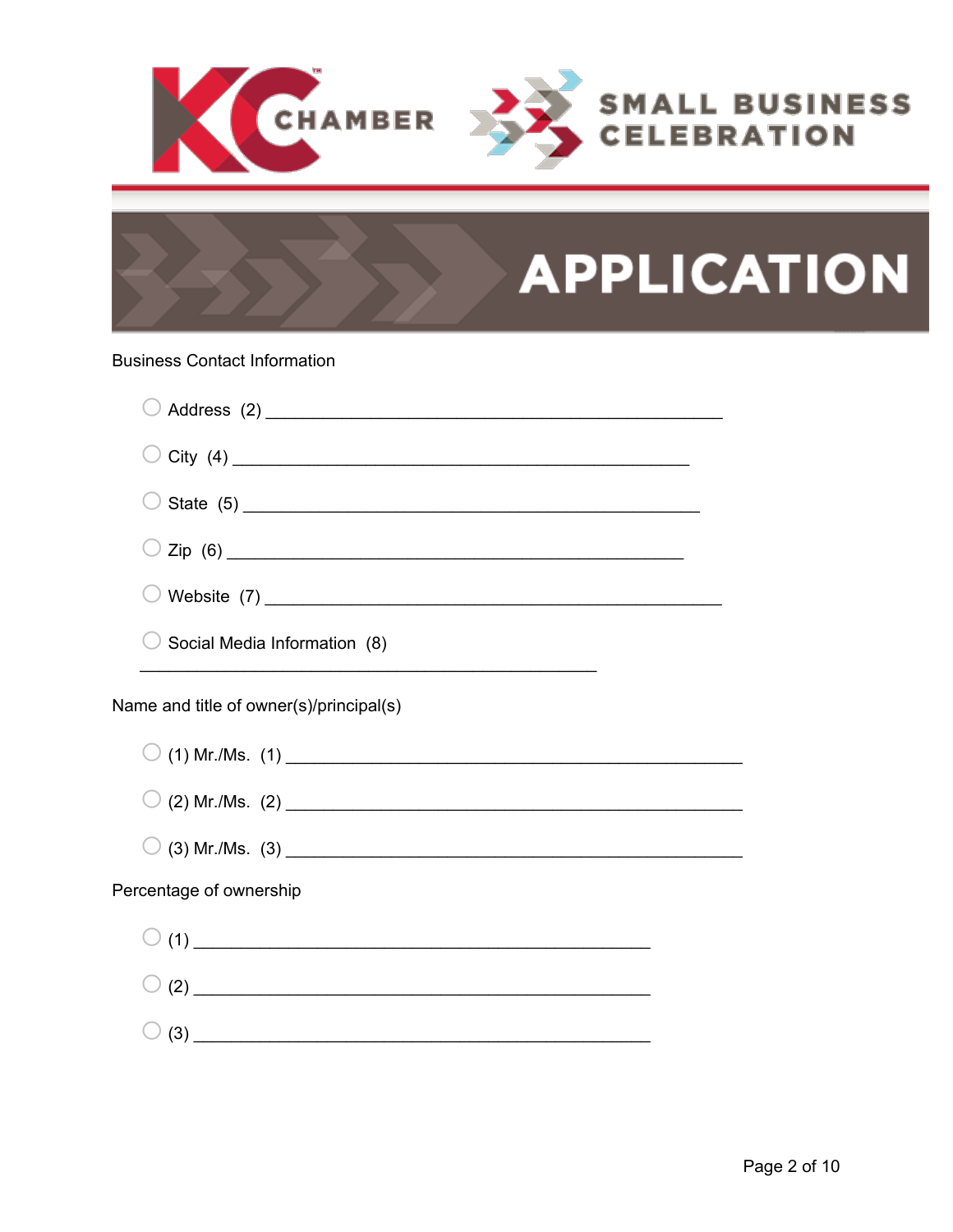



My business is actively doing business outside the United States.

 $\bigcirc$  Yes (34)

 $\bigcirc$  No (35)

#### **BUSINESS INFORMATION**

To avoid error messages, please remember EVERY blank field (except those marked optional) must be filled (0 or N/ A is acceptable). If you would like to leave this survey and return later, you MUST re-enter using the same link and on the same device you used to start the application. DO NOT SKIP ANY QUESTIONS.

Please upload a high quality logo

Year Established

Type of business (e.g. manufacturing, retail, service...)

Main product(s) and/or service(s)

Number of employees (not eligible over 250)

Full Time

Part Time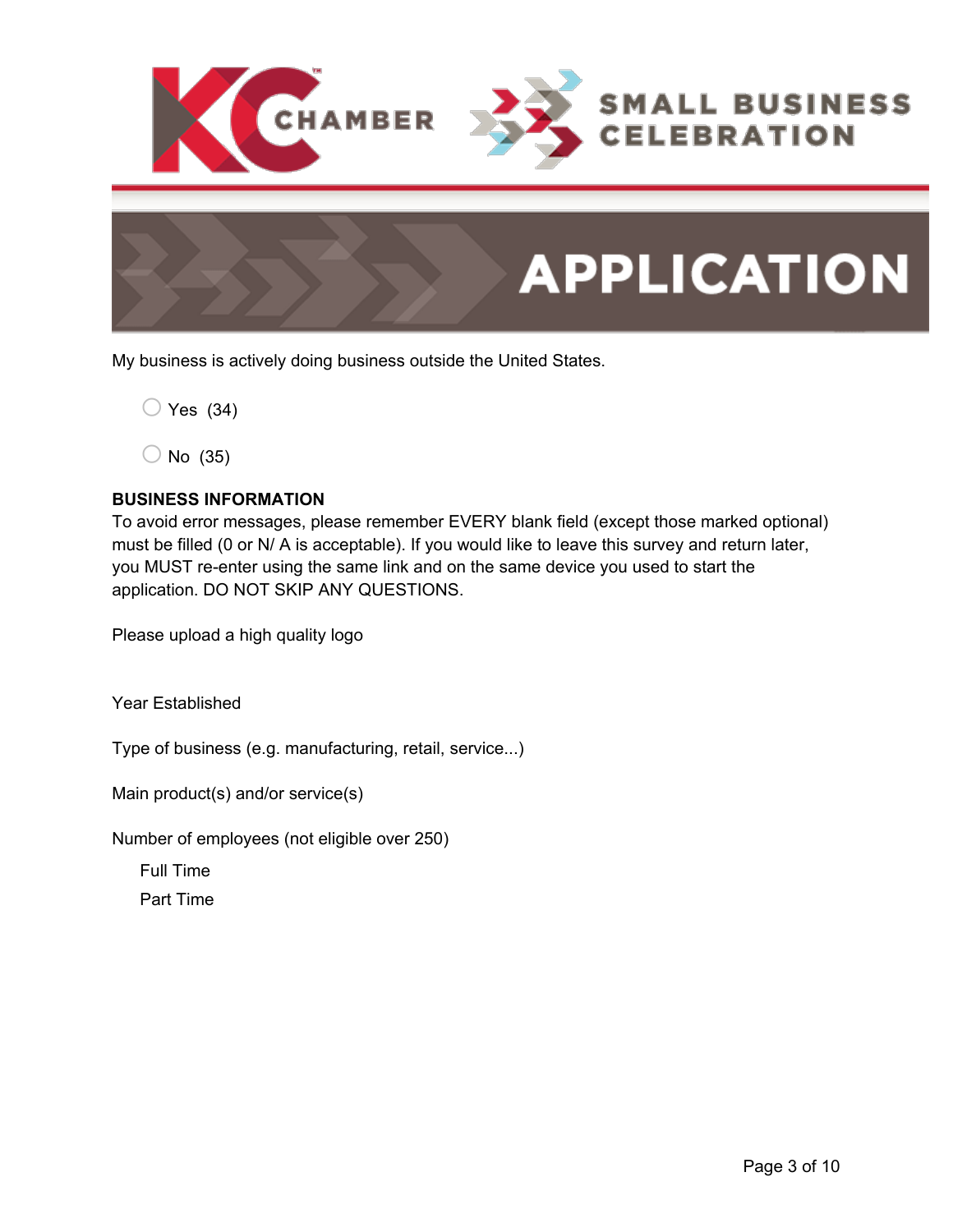



#### **BUSINESS CULTURE AND VALUES**

To avoid error messages, please remember EVERY blank field (except those marked optional) must be filled (0 or N/ A is acceptable). If you would like to leave this survey and return later, you MUST re-enter using the same link and on the same device you used to start the application. DO NOT SKIP ANY QUESTIONS.

Prepare answers for the following questions as they relate to your business culture and philosophies.

Please explain your company's unique value proposition, breakthrough technology or service.

What are the values of your company?

How do you define success?

What is your biggest accomplishment to date?

Please provide evidence of success as measured by sales, capital raised, or employee growth throughout the business life.

How does your company plan to give back to the Greater Kansas City community?

Is your executive/leadership team currently engaged in the Greater Kansas City business community or philanthropic endeavors? If so, how?

How do you plan to attract talent?

Within the pillars of Community Involvement, Employee Engagement and Growth/Sustainability, where do you see yourself in:

Three Years Five Years Ten Years

Why did you choose to start your business in Kansas City?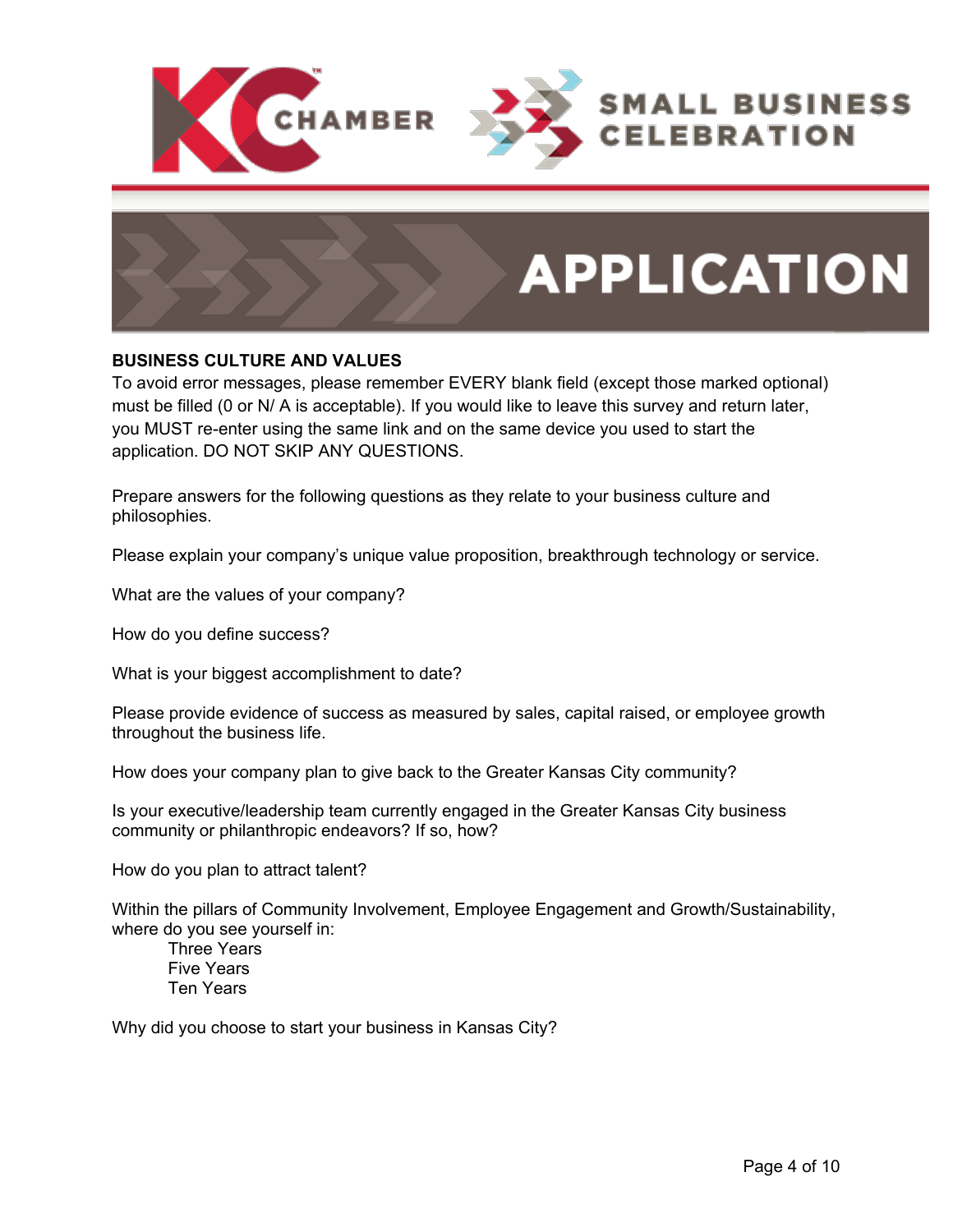



### **DIVERSITY, EQUITY & INCLUSION INFORMATION**

To avoid error messages, please remember EVERY blank field (except those marked optional) must be filled (0 or N/ A is acceptable). If you would like to leave this survey and return later, you MUST re-enter using the same link and on the same device you used to start the application. DO NOT SKIP ANY QUESTIONS.

This section poses questions that reference people of under-represented and marginalized groups.

Please provide information describing the demographics of your employees, leadership, and board, in percentages:

Employees (not including management or executive leadership):

Percentage Minority Workforce *(Latino | Black/African American | Asian | Native Hawaiian or Pacific Islander | American Indian or Alaska Native | Two or more races*)

Percentage Women Workforce

Percentage Disabled Workforce

Percentage Veteran Workforce

Management and executive leadership:

Percentage Minority Management *(Latino | Black/African American | Asian | Native Hawaiian or Pacific Islander | American Indian or Alaska Native | Two or more races)* 

Percentage Women Management

Percentage Disabled Management

Percentage Veteran Management

Board of Directors (if not applicable, fill in zero)

Percentage Minority Board Members *(Latino | Black/African American | Asian | Native Hawaiian or Pacific Islander | American Indian or Alaska Native | Two or more races)* Percentage Women Board Members Percentage Disabled Board Members Percentage Veteran Board Members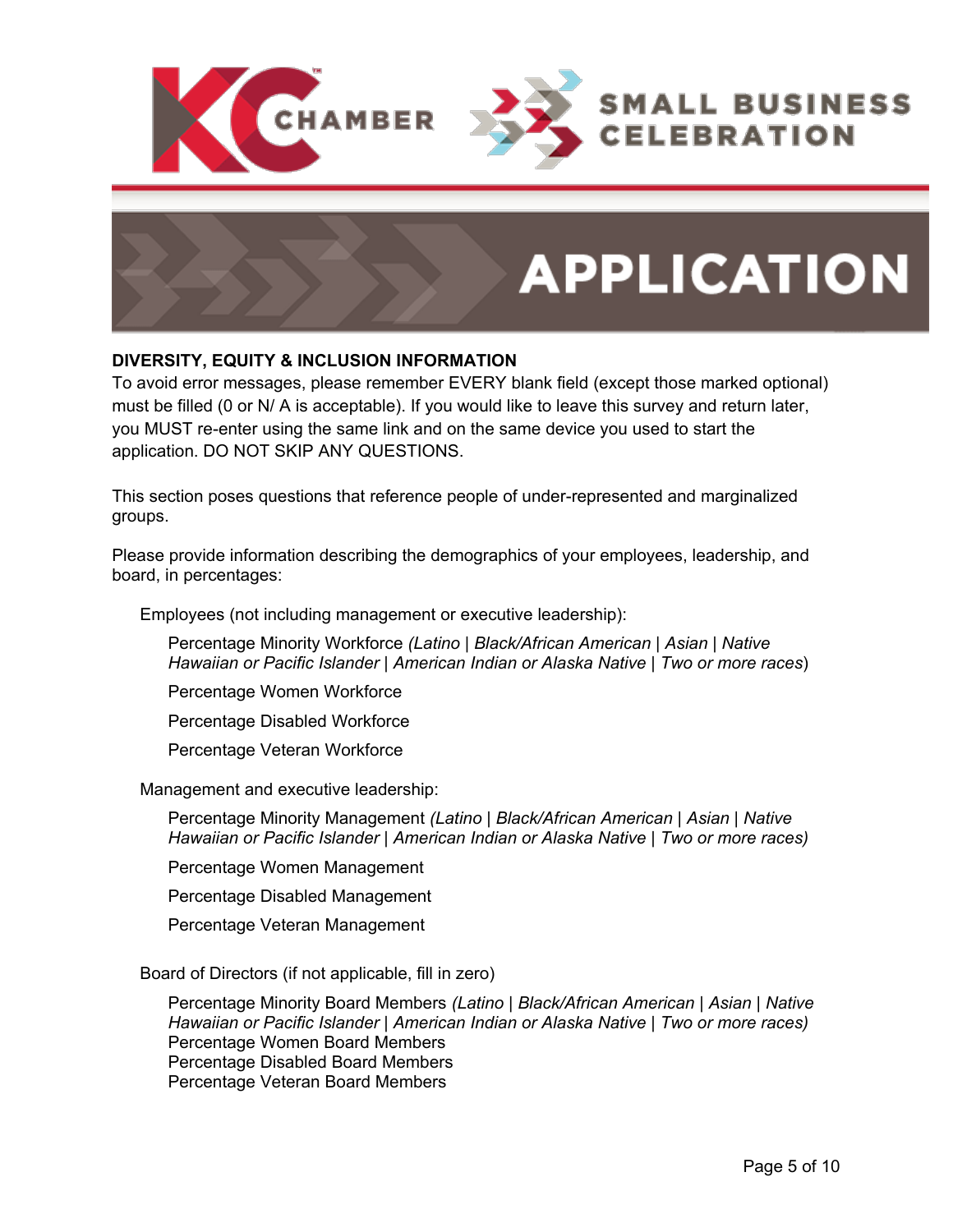



How has the demographic makeup of your business changed over time?

Does your business have a formal Diversity, Equity, and Inclusion policy in place?

Yes

No

Please upload your Diversity, Equity, and Inclusion policy if you have one in place.

Describe your strategies around making your business an inclusive work environment if you have not yet implemented a DEI plan.

What resources does your business offer to support diverse employees? (E.g. employee resource groups, DEI training, or leadership development programs...)

How does your business support diverse businesses in the KC region? (E.g. procurement/vendor development programs, buying local, membership in any identity- or affinity-based chambers of commerce, business associations, etc.)

Does your business have disability access and/or services above ADA compliance at your facilities?

Yes

No

How often do you evaluate and update accessibility if your business has disability access/services above ADA compliance?

How has your business responded to or supported movements advocating for social and racial justice in our community?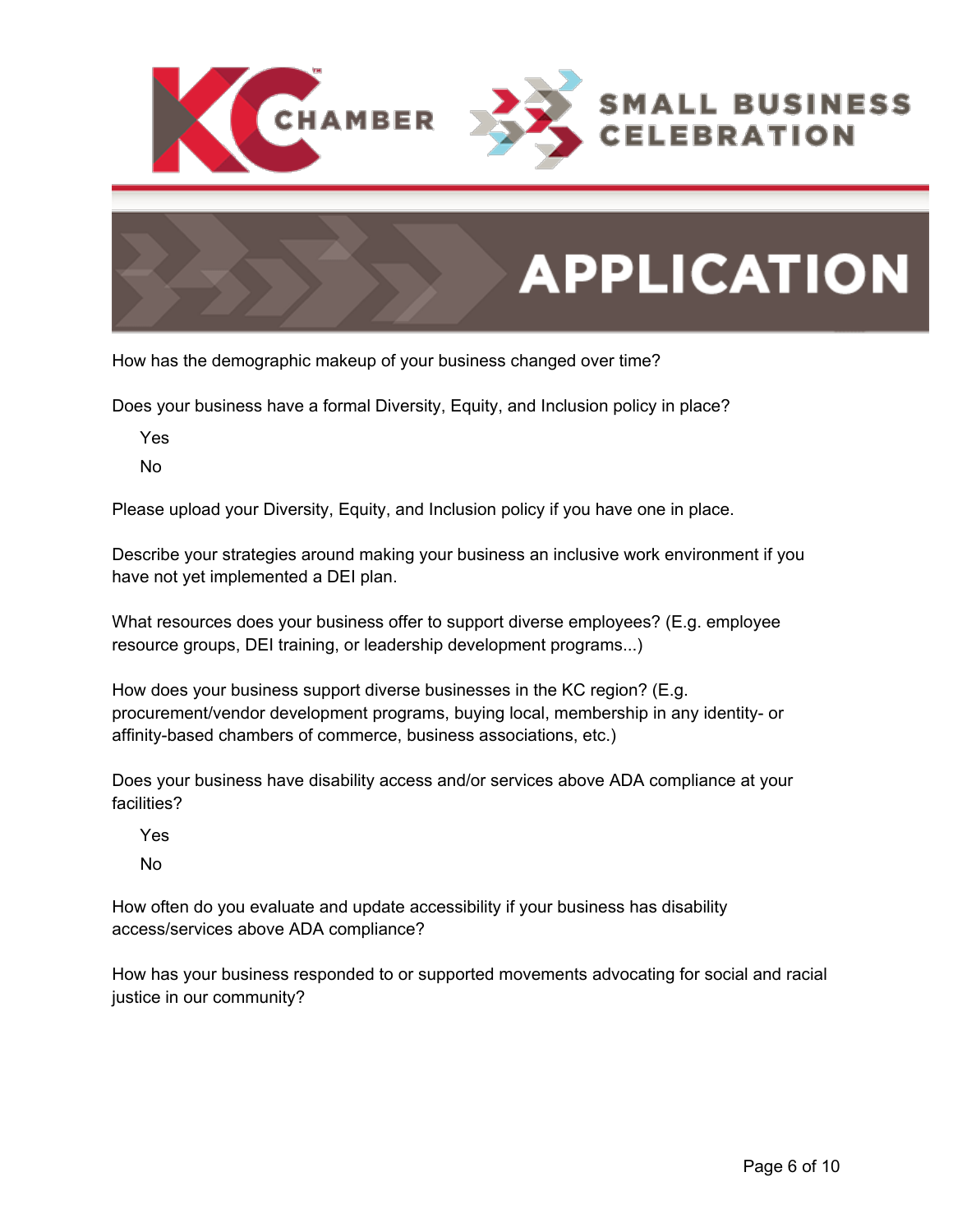



### **INTERNATIONAL BUSINESS INFORMATION (This section is only displayed for companies that indicated they do business outside the U.S.)**

To avoid error messages, please remember EVERY blank field (except those marked optional) must be filled (0 or N/ A is acceptable). If you would like to leave this survey and return later, you MUST re-enter using the same link and on the same device you used to start the application. DO NOT SKIP ANY QUESTIONS.

Does your company

Export (sales outside the U.S.) Import (purchases outside the U.S.) Both

What percentage of your annual revenue can be attributed to business outside the U.S.? Please provide a rough estimate for the following years:

2021

2020

2019

Does your company have a long-term international growth strategy?

Yes

No

As part of our long-term international growth strategy we actively engage in researching and identifying potential new customers/partners.

Yes

No

As part of our long-term international growth strategy we aim to grow the percentage of annual revenue attributed to international sales in the next five years by: *(Please provide a rough estimate.)*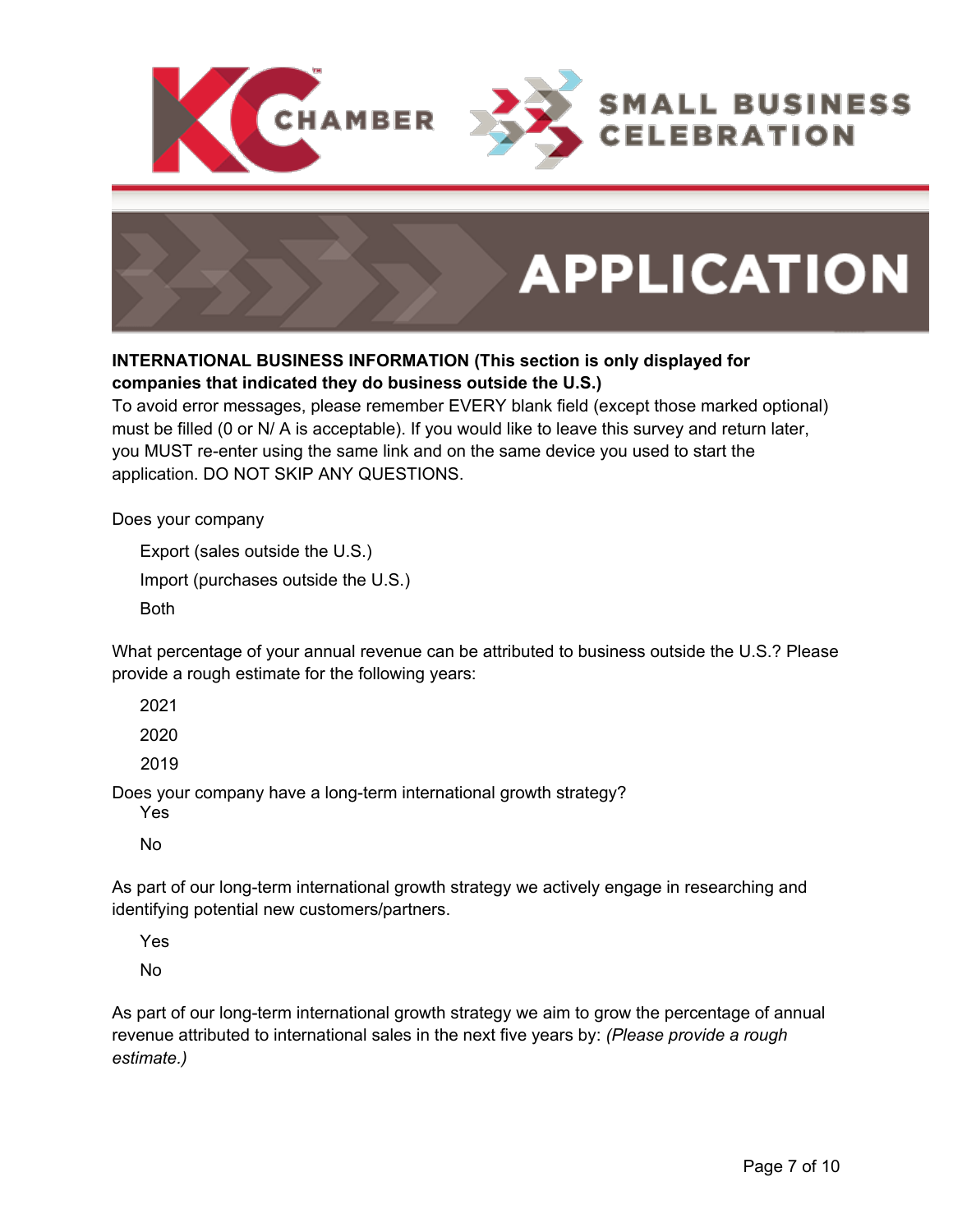



As part of our long-term international growth strategy we aim to enter new markets in the next five years: *(Please provide the number of new markets anticipated.)*

We plan to accomplish our long-term strategy by: *(Choose all that apply.)*

Attend trade missions, trade shows, and other events with an international business component

Compile Market/Industry Research

Perform Distributor/Partner searches

Website globalization and/or localization

Engage international trade assistance and resource providers

**Other** 

Do you have, or plan to have, at least one employee whose sole focus is growing international trade for your company?

Yes

No

Do you encourage and/or offer international trade education to your employees?

Yes

No

How else do you engage your employees to create an "international trade" culture?

Does your company contribute to the development of international business in the Greater KC region?

Yes

No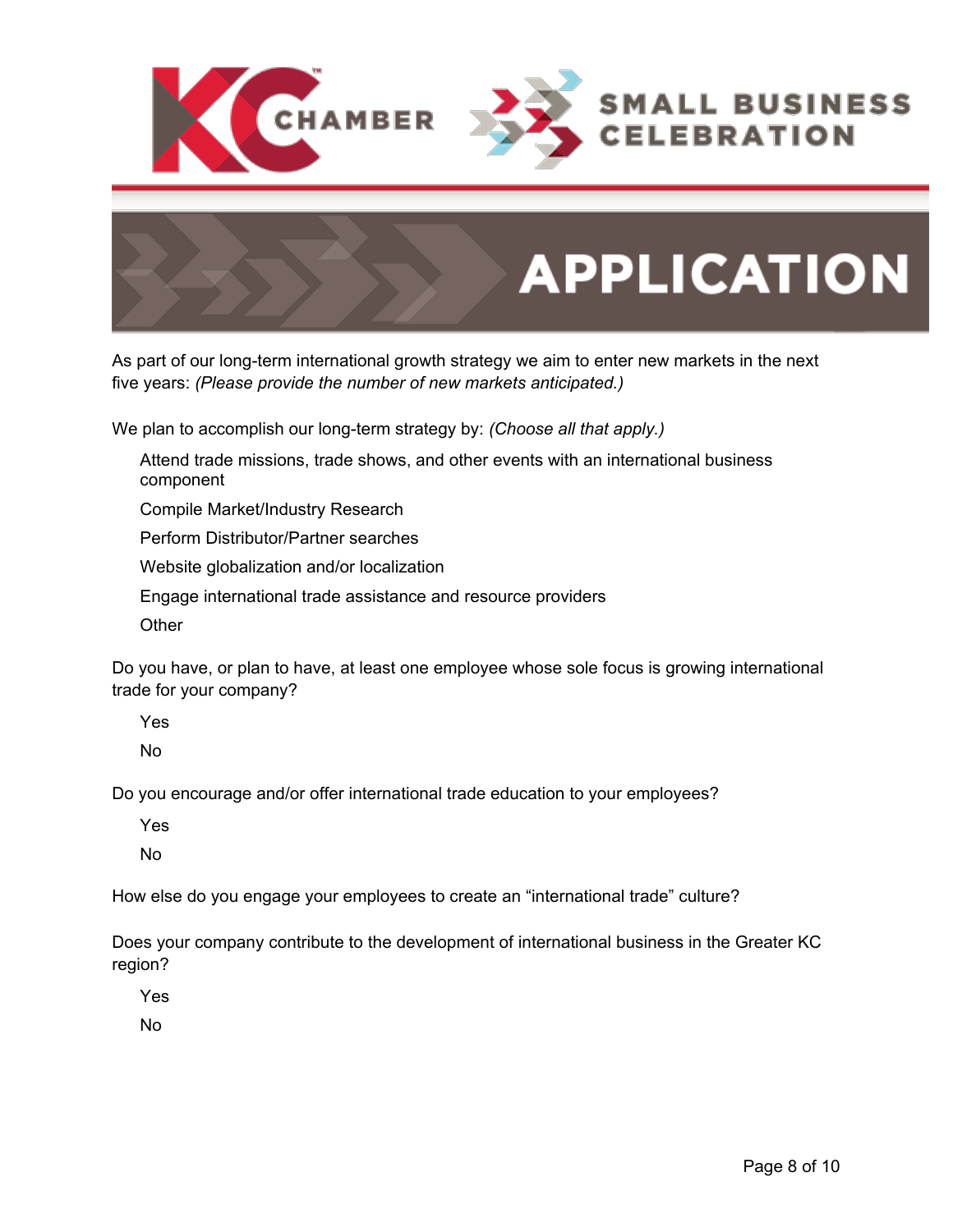

# **APPLICATION**

How do you accomplish this? (Choose all that apply.)

Serve as a mentor to other businesses

Speak about your international trade experience

Engage in thought leadership (articles, blogs, podcasts, webinars, etc.)

Promote pro-trade efforts via social media

Advocate for pro-trade policies and economic development measures

Hold membership with associations who take an active interest in international trade (local, national, or international)?

Other/list memberships

Please list international trade associations and other ways your company contributes to development of international business in the Greater KC region.

Please provide any additional information you think we should be aware of pertaining to your international endeavors. (Optional)

Please upload any examples or materials that you think showcase your international efforts. (Optional - if uploading more than one document, please combine them into one file.)

#### **SUMBIT YOUR APPLICATION**

To avoid error messages, please remember EVERY blank field (except those marked optional) must be filled (0 or N/ A is acceptable). If you would like to leave this survey and return later, you MUST re-enter using the same link and on the same device you used to start the application. DO NOT SKIP ANY QUESTIONS.

Owner(s) signature:

The information provided is true and factual as of (date): *Dates MUST be in the form of mm/dd/yyyy.*

The information provided on and with this application will be considered confidential and will be used only by the KC Chamber and the panel of judges.